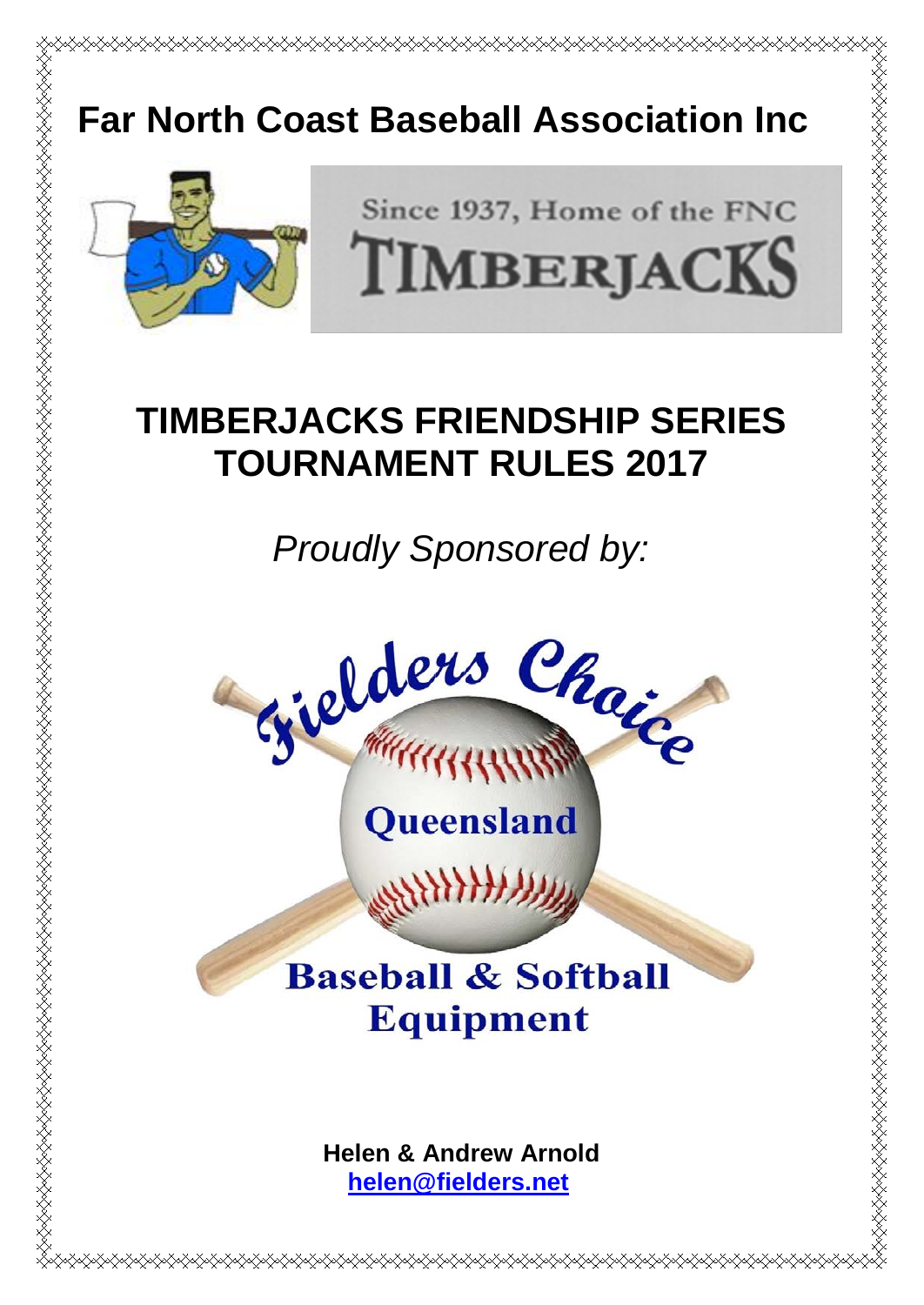#### GENERAL *Far North Coast Baseball Association will set the final schedule.*

The **Tournament Director's** decision is final in regard to all disputes during the Timberjacks International Friendship Series. Umpire judgment rulings are final.

# **ORDER OF BENCHING**

The **First Named** team in the official schedule of games will be regarded as the **Home Team, Field First** and occupy the **Third Base** dug-out or bench.

# **OFFICIALS**

Each team at this tournament shall supply:

- 1. An Approved Scorebook
- 2. Appropriate Accredited Coaches
- 3. A Suitably Experienced Scorer
- 4. Appropriate Accredited Umpire

# **ROSTERS**

There is no minimum or maximum playing roster. Coaches are encouraged to select sufficient players to fulfill tournament rules. No exception will be granted to teams in breach of tournament rules.

# **THE PLAYING FIELD**

| Grade             | Game Type     | <b>Basepaths</b> | <b>Pitch Distance</b> |
|-------------------|---------------|------------------|-----------------------|
| Under 12's        | Little League | 70 ft            | 46 ft                 |
| Under 14's        | Baseball      | 80 ft            | 54 ft                 |
| Under 16's & 20's | Baseball      | 90 ft            | 60 ft 6 in            |
|                   |               |                  |                       |

## **REGULATION GAMES**

| Grade             | Game Time                | Max Runs/Inning | Mercy Rule              |
|-------------------|--------------------------|-----------------|-------------------------|
| Under 12's & 14's | 6 Innings or $1\%$ hours |                 | 10 Runs after 4 Innings |
| Under 16's & 20's | 7 Innings or 2 hours     |                 | 10 Runs after 5 Innings |
|                   |                          |                 |                         |

In all grades, one hour of play or four (4) complete innings (whichever is first) shall constitute a complete game should it be necessary to call it early. If the game does not reach the one hour mark or 4th inning then the game will be declared a draw.

**If the top of an innings is in progress when the allocated time for a game expires**, the game will then be called.

**If the bottom of an innings is in progress when the allocated time expires**, that part of the innings will be completed. The maximum time allowed for such completion of the innings, however, shall be ten (10) minutes. At the end of this time, the game is then called. The batter will not complete turn at bat and the game will thereupon finish. If the winning run is scored in this half innings, the game will end after that one runner crosses the plate. If the winning run should result from a home run (or ground rule double), then all runs batted by that hit will score.

In all FINALS (if designated), the game will be the same duration as regular games, with extra innings played if needed for a result.

# **RANKING OF THE TEAMS**

In the event of two teams finishing on equal points, placings shall be awarded on a head to head basis.

In the event of more than two teams finishing on equal points (where head to head is unable to separate), the team with the least runs scored **against** will be the higher placed team, then the remaining teams will be ranked by the same original process (head to head, and if applicable runs scored against).

Not all games in the pool are taken into account when calculating the runs against formula. Only the runs against in the head to head games (amongst the tied teams) are taken into consideration.

*FNCBA – Rules for 2017 Timberjacks Friendship Series* <sub></sup></sup></sub>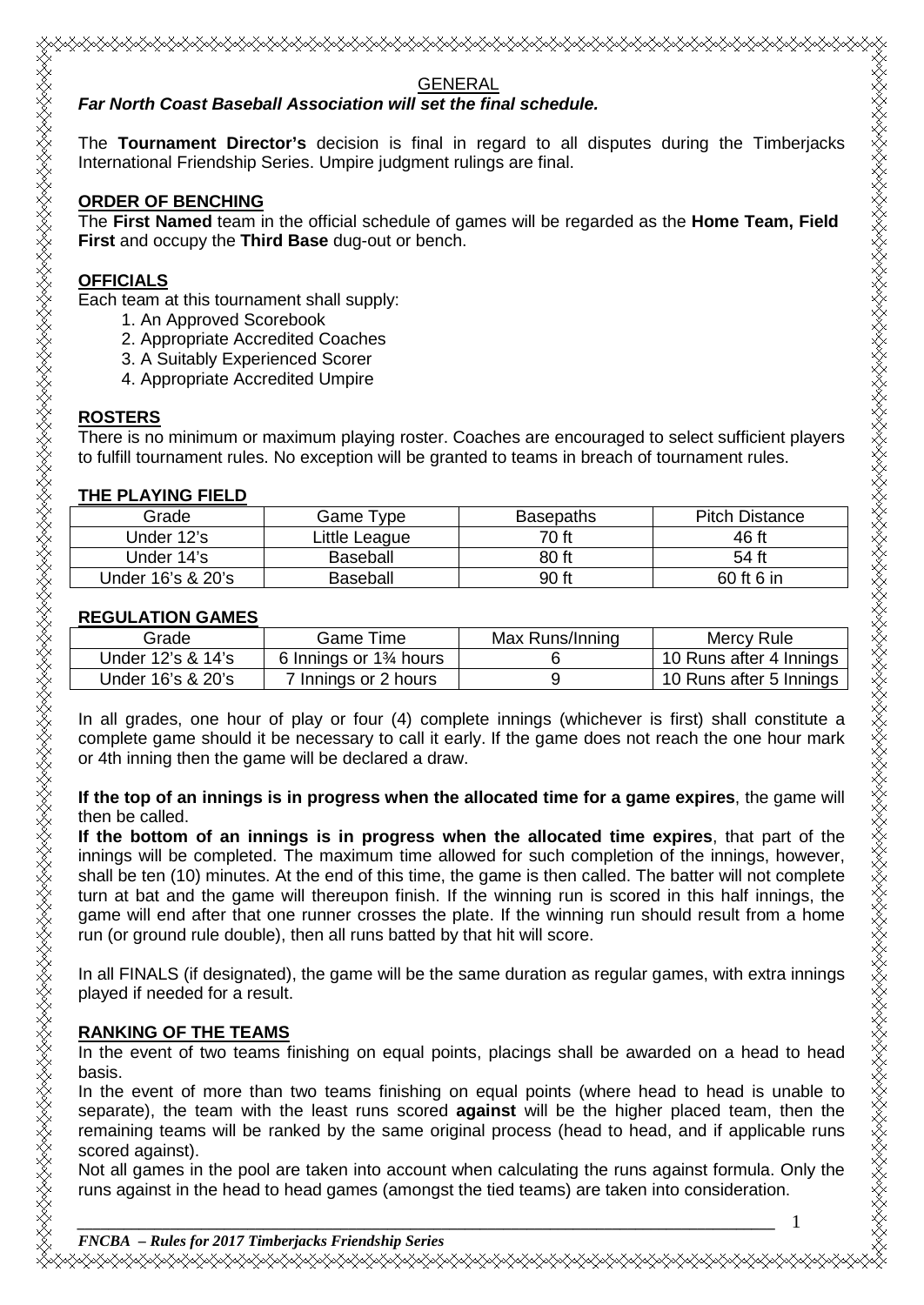#### **PARTICIPATION**

40% participation is required for all players - (ie 40% of the total defensive out throughout the tournament).

The Head Coach is responsible for ensuring players on their teams satisfy the participation requirements. Infringements shall be noted by the Tournament Manager, for a ruling and subsequent disciplinary action **(if any)**.

Circumstances during a championship may provide participation problems for Field Managers. The Tournament Manager will address each case on its merit.

#### **PITCHING & CATCHING**

| <b>Age Group</b> | Able to pitch<br>same day or next<br>day | 1 days rest<br>from pitching | 2 days rest from<br>pitching | <b>Daily Maximum</b> |
|------------------|------------------------------------------|------------------------------|------------------------------|----------------------|
| Under 10's       | $1 - 20$                                 | $21 - 29$                    | $30 +$                       | 35                   |
| Under 12's       | $1 - 20$                                 | $21 - 35$                    | $36 +$                       | 75                   |
| Under 14's       | $1 - 20$                                 | $21 - 35$                    | $36 +$                       | 85                   |
| Under 16's       | $1 - 30$                                 | $31 - 45$                    | $46 +$                       | 95                   |
| Under 20's       | $1 - 30$                                 | $31 - 45$                    | $46 +$                       | 105                  |

NOTE: Pitchers are permitted to exceed the above thresholds **ONLY to finish** the batter to which they are pitching. The pitch count at the start of the batter will determine whether or not the daily minor or daily maximum will be applied.

Pitchers are allowed to pitch in more than one game on the same day provided that they do not exceed the Daily Minor limit in their first outing and the daily maximum is adhered to.

**Pitchers are not permitted to exceed two (2) pitching outings for the tournament.**

**A pitcher who delivers 41 or more pitches in a game cannot play the position of catcher for the remainder of that day.**

**A catcher plays the position of catcher for four or more innings is ineligible to pitch for the remainder of that day.**

**A pitcher remaining in the game, but moving to a different position, may return as a pitcher anytime in the remainder of the game, but only once per game. This will count as another outing.**

**THE PENALTY FOR ANY BREACH OF THE PITCHING RULES Automatic one game suspension of Manager. State Bodies notified. Fine \$100.00**

#### **DESIGNATED HITTERS**

A Designated Hitter will be allowed for Under 20's only.

#### **RE-ENTRY**

Any of the nine (9) **starting** players may withdraw and re-enter- once, provided that:

- There are no available substitutions (that is, fresh replacements), and
- It is a result of an injury or ejection (or a pitching restriction enforcement and the pitcher must leave the field as a result) and such re-entry player occupies the same position in the batting order, and
- The re-entry player cannot remain in the game if the person that he/she substituted for reenters the game.

**Penalty**: Loss of game.

*FNCBA – Rules for 2017 Timberjacks Friendship Series* <sub></sup></sup></sub>

*\_\_\_\_\_\_\_\_\_\_\_\_\_\_\_\_\_\_\_\_\_\_\_\_\_\_\_\_\_\_\_\_\_\_\_\_\_\_\_\_\_\_\_\_\_\_\_\_\_\_\_\_\_\_\_\_\_\_\_\_\_\_\_\_\_\_\_\_\_\_\_\_\_\_\_\_\_\_\_\_\_\_\_\_\_\_\_\_\_\_* 2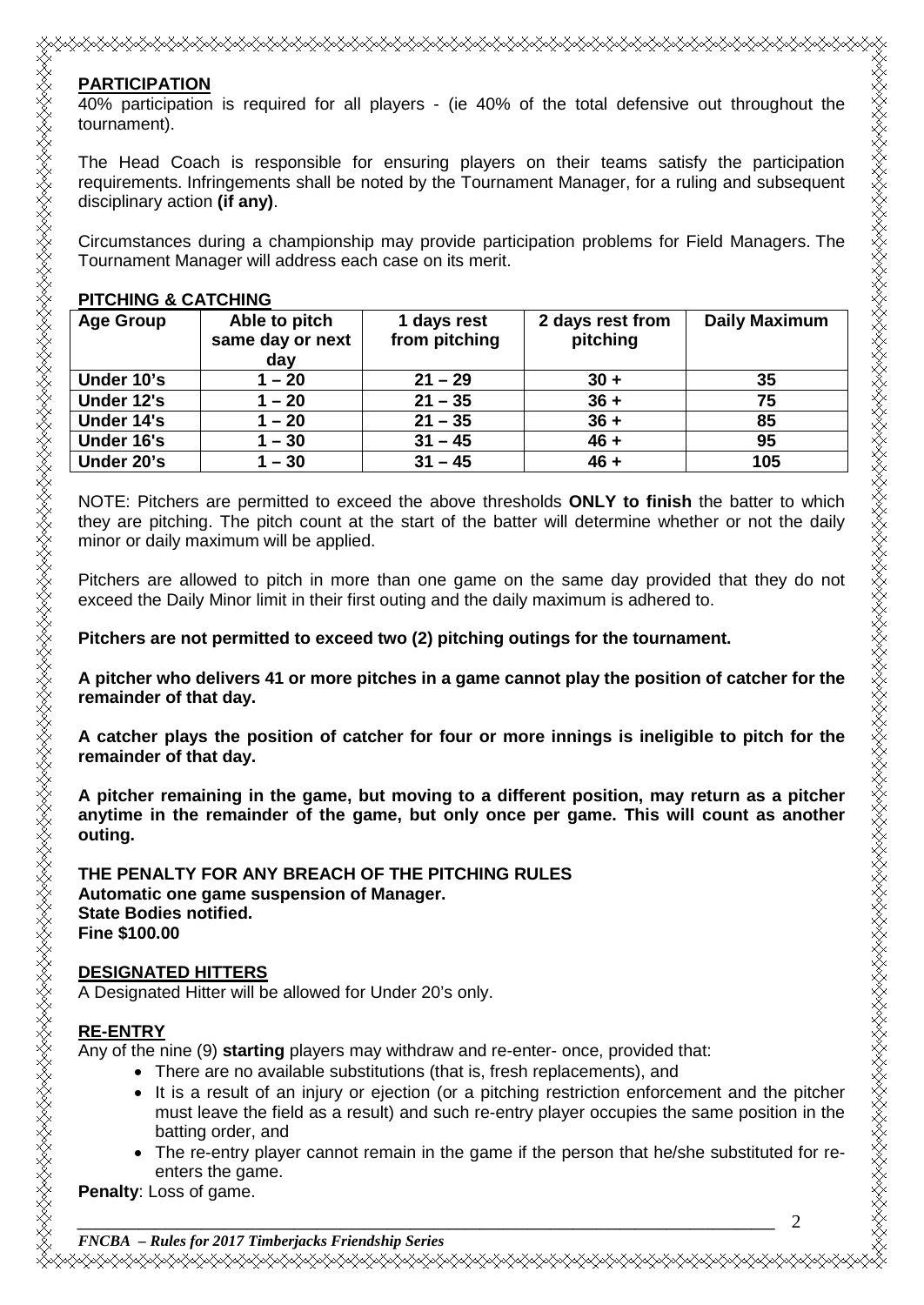#### **EQUIPMENT**

Players **must** wear **full** protective equipment **at all times** when catching or warming up a pitcher. This includes the bull pen **For example**: Mask, helmet, box, chest protector, throat protector and leg guards. Adult Coaches warming up a pitcher are only required to wear a mask.

| <u>BATS</u>                |                                                                                                                                                                                                                                                                                                                                                                                                                                                                                                                                                                                                                                                                                                                                                                                                                                                                                                                                                                                                                                                                                                                                                                                                                                                                                 |
|----------------------------|---------------------------------------------------------------------------------------------------------------------------------------------------------------------------------------------------------------------------------------------------------------------------------------------------------------------------------------------------------------------------------------------------------------------------------------------------------------------------------------------------------------------------------------------------------------------------------------------------------------------------------------------------------------------------------------------------------------------------------------------------------------------------------------------------------------------------------------------------------------------------------------------------------------------------------------------------------------------------------------------------------------------------------------------------------------------------------------------------------------------------------------------------------------------------------------------------------------------------------------------------------------------------------|
| Under 12's                 | The bat must be a baseball bat, which meets Little League specifications, and standards as<br>noted in this rule. It shall be a smooth, rounded stick and made of wood or of material and<br>colour tested and proved acceptable to Little League standards. Little League (Majors) and<br>below: it shall not be more than thirty-three (33) inches in length nor more than two and<br>one- quarter $(21/4)$ inches in diameter. Non-wood bats shall be labelled with a BPF (bat<br>performance factor) of 1.15 or less.<br><b>EXCEPTION:</b> Little League (Majors) and below, for regular season play and<br>Tournament, composite barrel bats are prohibited unless approved by Little League<br>International. A list of approved and licensed composite barrel bats can be found on the<br>Little League website at www.LittleLeague.org.                                                                                                                                                                                                                                                                                                                                                                                                                                 |
| Under 14's                 | It shall not be more than 34 inches in length; nor more than 2 5/8 inches in diameter, and<br>if wood, not less than fifteen-sixteenths $(15/16)$ inches in diameter $(7/8)$ inch for bats less<br>than 30") at its smallest part. All composite barrel bats shall meet the Batted Ball<br>Coefficient of Restitution (BBCOR) performance standard, and such bats shall be so<br>labelled with a silkscreen or other permanent certification mark. The certification mark<br>shall be rectangular, a minimum of a half-inch on each side and located on the barrel of<br>the bat in any contrasting colour. If a 21/4 barrel bat has no composite materials, it may be<br>used provided it is labelled with a BPF (bat performance factor) of 1.15 or less. (NOTE:<br>Solid wooded barrel bats do not require a BPF label.)                                                                                                                                                                                                                                                                                                                                                                                                                                                     |
| Under 16's &<br>Under 20's | It shall not be more than 36 inches in length, nor more than 2 5/8 inches in diameter, and if<br>wood, not less than fifteen-sixteenths $(15/16)$ inches in diameter $(7/8)$ inch for bats less<br>than 30") at its smallest part. The bat shall not weigh, numerically, more than three ounces<br>less than the length of the bat (e.g., a 33-inchlong bat cannot weigh less than 30 ounces).<br>All bats not made of a single piece of wood shall meet the Batted Ball Coefficient of<br>Restitution (BBCOR) performance standard, and such bats shall be so labelled with a<br>silkscreen or other permanent certification mark. The certification mark shall be<br>rectangular, a minimum of a half-inch on each side and located on the barrel of the bat in<br>any contrasting colour. Aluminium/alloy and composite bats shall be marked as to their<br>material makeup being aluminium/alloy or composite. This marking shall be silkscreen or<br>other permanent certification mark, a minimum of one-half-inch on each side and located<br>on the barrel of the bat in any contrasting colour.<br>Any Junior player playing in a Major League (A Grade) competition must swing<br>wood.<br>Females may use -5 ounce bats.<br>Under 20's are encouraged to swing wood. |

#### **SPEED UP RULE**

No runners will be permitted for catchers. Coaches are encouraged have a bench player ready, in **full** catching gear, to warm up pitchers at the changeover of innings.

#### **COLLISION RULE**

Players are **encouraged** to slide feet first into bases and home plate. No penalty will be applied for sliding head first.

The Little League interpretation for anti-collision will be enforced. Whereby a runner does not need to slide if he/she is attempting to get around a defending player and the contact is incidental.

Should the contact be deemed unnecessary, the umpire will call the runner out, all other runners will return to their last legally occupied base, no runners will advance unless forced and no runners will score on the play.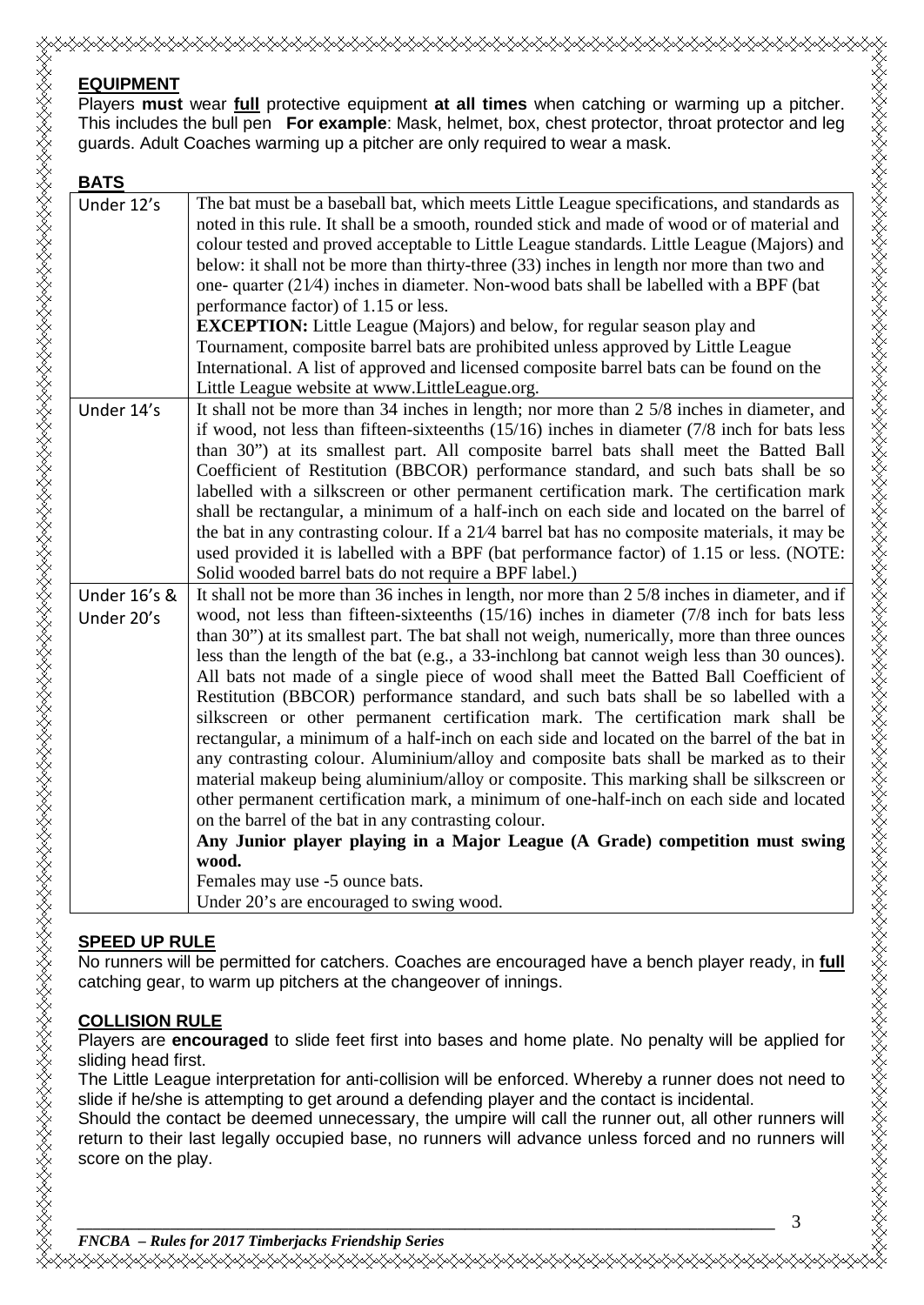# **DECLARATION RULE**

In the event that the *visiting team* draws level or takes the lead in a game, it shall have the right *once, and once only* in a game, to forfeit its remaining "outs" in that half innings. This is done by informing the UIC. The UIC shall immediately inform the Opposition Team Manager and scorers and instruct the home team to leave the field and prepare to bat. This declaration must be made prior to the allocated finishing time of completion of the game. If the visiting team comes to bat again, it shall resume from when the declaration was made (i.e. no automatic outs are recorded for the declaration of an inning);

# **BALLS**

Teams are to collect all foul balls and return them to the Umpire In Chief. No balls will be supplied to teams prior to games.

#### **SHOES**

| Under 12's | <b>Rubber Sole</b>            |
|------------|-------------------------------|
| Under 14's | <b>Metal Cleats Permitted</b> |
| Under 16's | <b>Metal Cleats Permitted</b> |
| Under 20's | <b>Metal Cleats Permitted</b> |
|            |                               |

### **SCORERS**

Scorers are responsible for tendering result sheets to the Scorers Co-Ordinator within 30 minutes of the completion of each game.

Before the winner is declared, scorebooks may be vetted for any rule anomalies.

## **UMPIRES**

Umpires are required to meet in changeroom at least 30 minutes prior to scheduled game time (unless umpiring duties interfere).

Umpires are responsible for timekeeping and ensuring the result card is accurate.

The Umpire In Chief is responsible to sign the card (ensuring the name of all umpires are identified on the result card)

# **REPORTED PLAYERS**

Should any player, non-playing coach or manager be ordered from the game by an umpire for any misdemeanour, the person concerned will appear before the tribunal of the FNCBA prior to such person's next game in the Timberjacks Friendship Series.

The Tribunal will comprise the Tournament Director, at least two FNCBA officials (or his/her appointed representative). It will not include any members of a competing teams' staff or delegation.

The Tribunal is authorised to impose whatever penalty is deemed necessary.

Full details of the tribunal matter will be submitted to the Secretary of the ABF and Baseball Queensland Inc. after the completion of the Program.

# **PURPOSE**

Coaches, Parents and Officials must keep the following in mind:

- (a) These rules are for the protection of the players and must be adhered to. Any team wishing to obtain an exemption from any rule must formally write to the Tournament Director at least two weeks prior to the event and obtain a written exemption.
- (b) **This is a tournament for the development of Junior Baseballers**. All players must have playing time. Coaching staff, parents and supporters are all encouraged to support all teams and that winning is not the priority. **Development is the goal … not winning!**